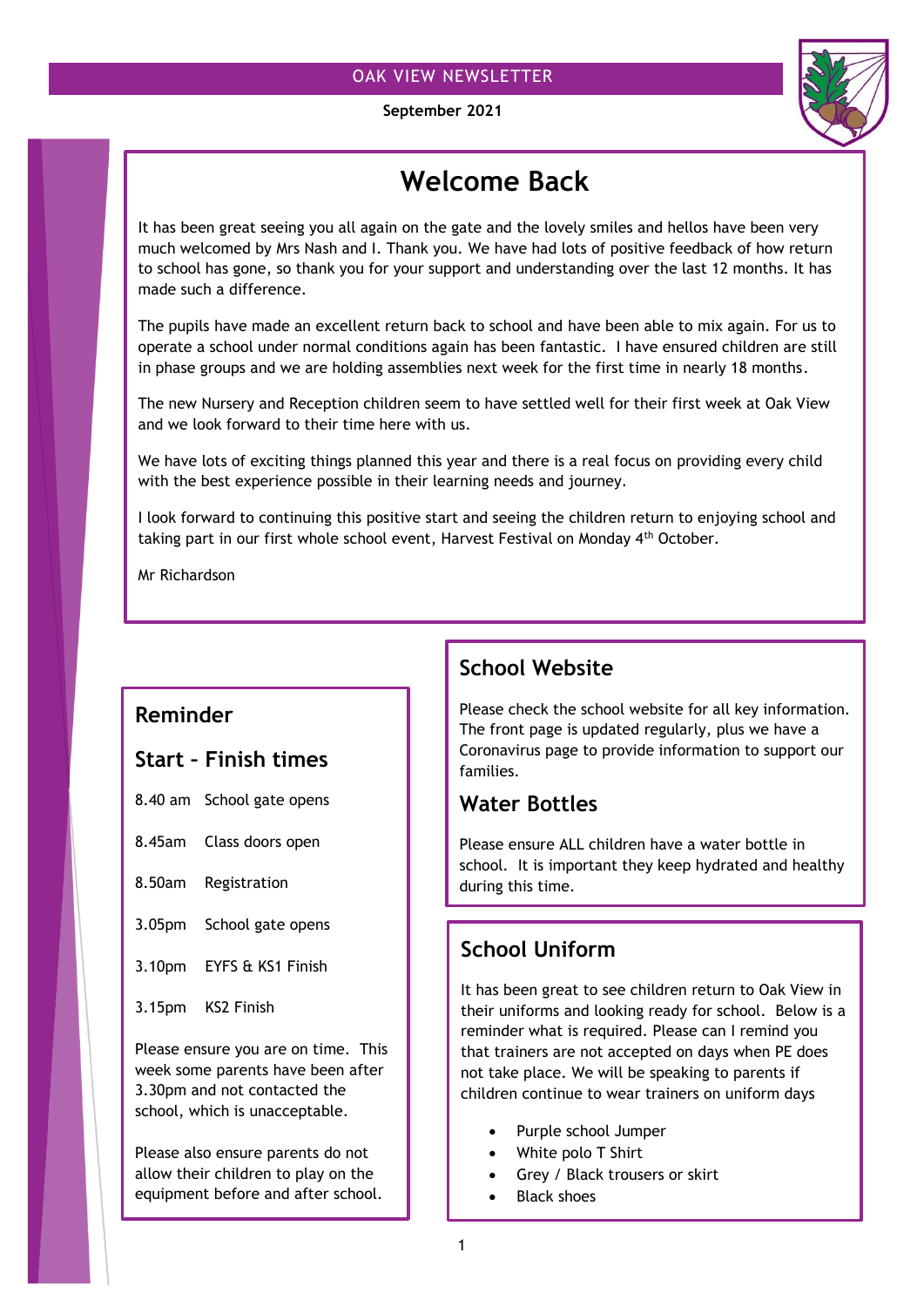### OAK VIEW NEWSLETTER

#### **September 2021**





### **Healthy Packed Lunches**



Please be reminded that home packed lunches should be healthy and **not** include such items as **chocolate bars, sweets or fizzy drinks.**

**Please also note that we do have shellfish and nut allergies in school. It is very important that lunches do not include any shellfish eg. prawns and crab or nuts**. **This includes items containing nuts e.g chewy bars & biscuits.**

Please also make sure that you do not put peanut butter or chocolate spread (unless it is nut free) in their sandwiches.

## **PE Days**

On the day your child's class has their PE sessions, please can you ensure they are wearing PE uniform. This includes:

- Plain, dark jogging bottoms
- Black leggings or school PE shorts
- White t-shirt
- School sweatshirt or cardigan
- **Trainers**

# **Covid 19**

The information and rules for isolation have changed dramatically over the summer. I have sent a letter today to all parents about the changes. Please read carefully and if you have any concerns please see me on the school gate or contact the school office.

Please keep yourself and others safe during this still unknown time



### **From the Office …..**

If your child has any dietary needs, please could you make sure you let the office know so that we can add this their records. Please email them to [admin@oakview.herts.sch.uk](mailto:admin@oakview.herts.sch.uk)

If they have allergies and require a special diet please see the link for Herts Catering.

[https://specialmenu.hcl.co.uk](https://specialmenu.hcl.co.uk/)

Year 6 secondary school, please applications have now opened. Information has been emailed to each parent. **Deadline for applications is Sunday 31st October 2021.**

# **Clubs After School**

Information for school clubs will be sent out via email next week. Please sign up on Jot form and pay via the link provided. Clubs operate on a first come first served basis.